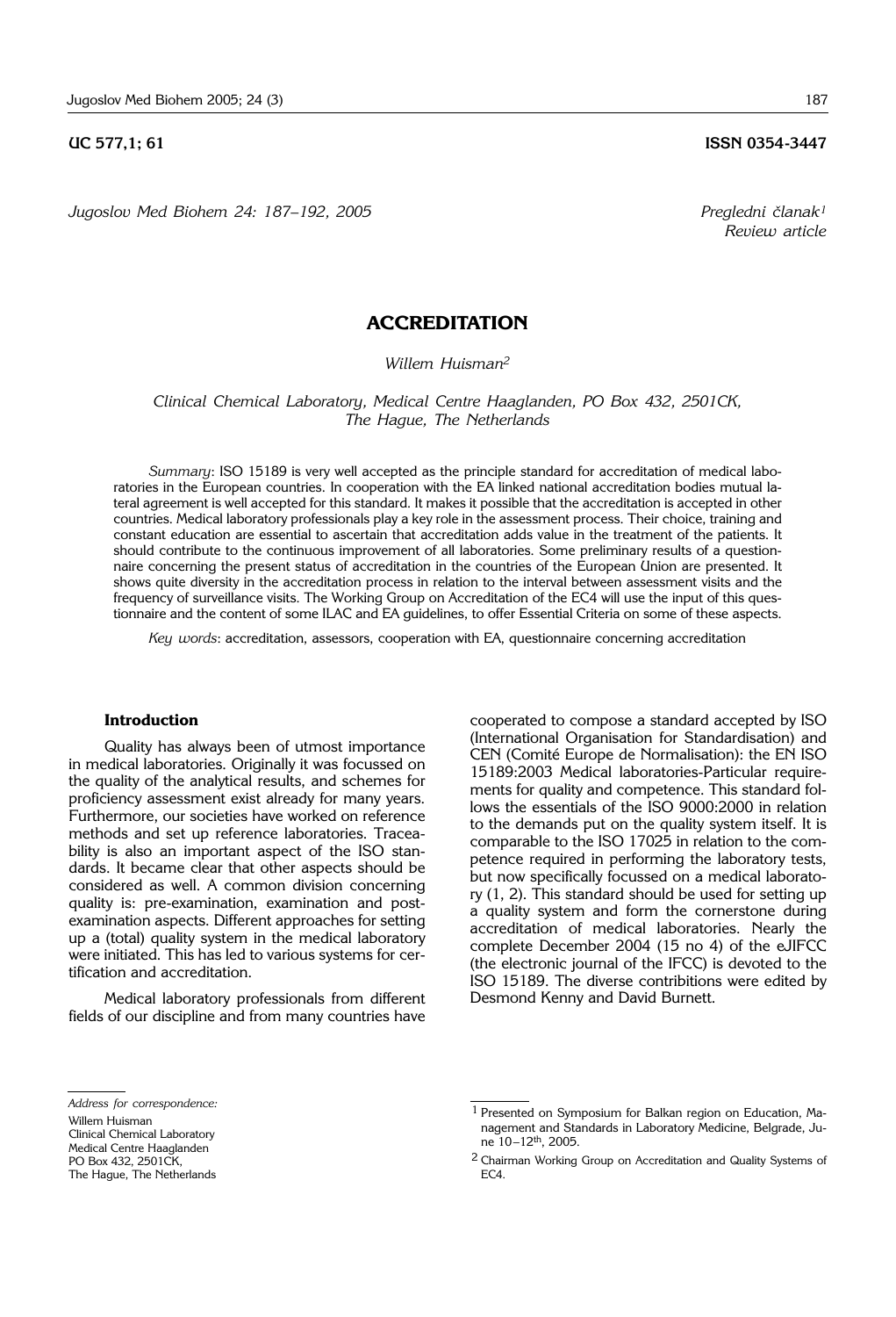### **Who performs the accreditation?**

The meaning of accreditation is in a definition of ILAC (International Laboratory Accreditation Cooperation): »Process whereby an organisation performing one or more of the functions outlined above (for instance testing) can demonstrate its competence by conforming to appropriate internationally or nationally accepted standards or codes of practice and being able to show a competent third party accreditation body that it does so; usually by peer review.«

In this definition one finds different important aspects:

1 *appropriate* internationally or nationally accepted standards. According to ILAC this can be ISO 17025 or ISO 15189 for a medical laboratory. According to FESCC and EC4 the only appropriate standard is ISO 15189. One of the main reasons, that in different countries an organisation specifically meant for accreditation of medical laboratories according nationally accepted standards was set up, was that the ISO 17025 does not cover some very important aspects of a medical laboratory.

2 a *competent* third party. An independent party which follows the standard set by ISO for an accreditation body: ISO 17011:2004 Conformity assessment-General requirements for accreditation bodies accrediting conformity assessment bodies. This third party body should use assessors competent in the field of the medical laboratory they assess, which means professionals.

3 usually by *peer review*. This phrase highlights the importance of professionals as assessors. Furthermore this is quite customary in the medical field.

As long as an accreditation body fulfils the criteria of ISO 17025 one can speak of an accredited laboratory in that specific country. To make it valid in another country the accrediting body must have an agreement with the accrediting body in that other specific country. This is the important concept of MLA (Mutual Lateral Agreement) or Multilateral Mutual Recognition Arrangement. It had already been set up by ILAC for accreditation bodies using ISO 17025 for testing laboratories, and can be used by these same organisations when using ISO 15189. In Europe they form the EA (European cooperation of Accreditation). In nearly every country they have one specific accrediting body, for instance in the UK UKAS. For MLA EA cooperates also with accrediting bodies outside Europe.

Thus we have to decide between

1. Accreditation along 15189 is done by specific medical laboratory accrediting organisations and the accreditation is restricted to only the specific countrie(s) it serves.

- 2. These specific organisations set up their MLA system to make the accreditation valid in another country. For this it has to follow strict ISO rules.
- 3. These specific organisations set up a close cooperation with the EA linked body of that country and MLA is part of the deal. This can have different formats between cooperation or forming a specific division.
- 4. The EA linked body does the accreditation according to ISO 15189 in close cooperation with the professional organisations. Also in this format a specific division for medical laboratories could be formed.

These different options have been discussed quite often during the past 5 years in the EC4 Working Group on Accreditation. In their opinion MLA is important. The EU is about free movement of people and services, and this should be applied to the health sector as well. Thus option 1 is not a real one. The preferred option is a specific division in the EA linked national accreditation body, or a close cooperation in those countries which have already set up their specific bodies as in the United Kingdom. Only if the role of the medial laboratory societies is ignored by EA, option 2 is an alternative.

To further options 3 and 4 the EC4 has joined from its start the Committee on accreditation of medical laboratories of the EA. This is a joined group of representatives from accreditation bodies and professionals. After a difficult start the cooperation between EA representatives and professionals looks very promising at this moment.

Whatever option is chosen, professionals should be trained to become lead or expert assessors. For specific decisions concerning what is meant by conformity or non-conformity on many aspects of the standard, the professionals should play a crucial role. In the above cited definition of accreditation peer review is mentioned. In the future, when an accreditation becomes important for a laboratory to get funds, such decisions should be as uniform as possible and not depend upon the personal opinion of one specific assessor. Apart from the important role of the director of the accreditation body, professional organisations have a role in the calibration of the assessment. For instance concerning aspects of traceability in medical laboratories cooperation is set up between BIPM (Bureau International de Poids et Mesures), IFCC (International Federation of Clinical Chemistry and laboratory medicine) and ILAC. They have set up working groups for different measurands.

In the article by Bella Ho (2), member of the Hong Kong Accreditation Service, many examples of the practical application of ISO 15189 by accreditation bodies are given. The role of the professionals is important. For testing laboratories also this is quite common. Organisations like Eurochem help with the explanation of specific items.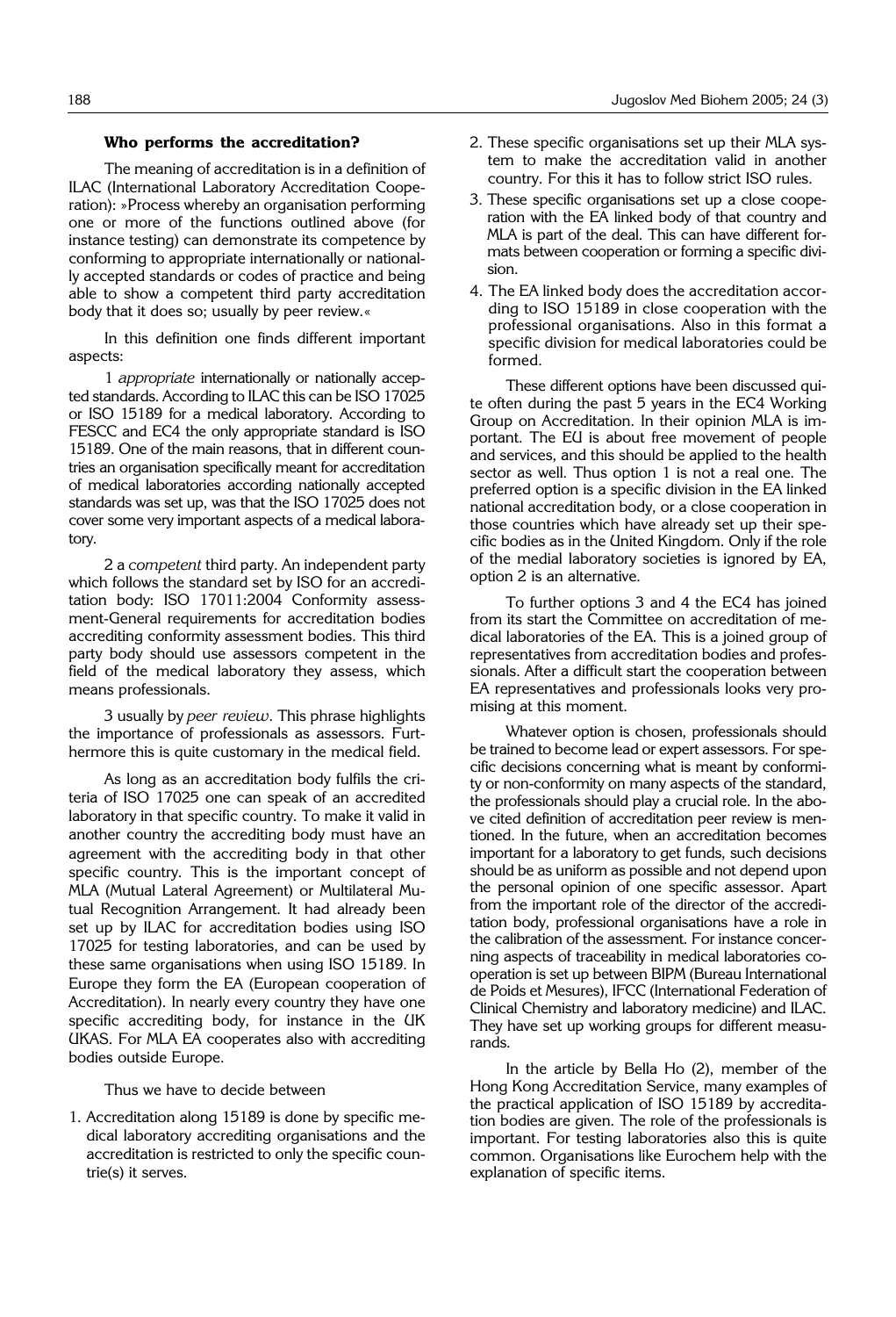#### **The accreditation process**

ISO 17011 describes the requirements for an accreditation body. The title of this standard is »General requirements for accreditation bodies accrediting conformity assessment bodies«. It gives the criteria concerning its quality system, its training of assessors the assessment process and the way the decision about accrediting should be taken, of course with a possibility of appeal.

The requirements stated are very comparable to those for setting up a quality system in a medical laboratory.

– Accreditation Body

It starts with general requirements concerning structure, impartiality, confidentiality

– Management

It states familiar demands concerning its management system and the need for a quality manual, standard operating procedures, document control, non-conformities and corrective actions, internal audits and management review.

– Human resources

An important part forms the competence of the personnel, not only those who work exclusively for the accreditation body, but as well those involved in the assessment process. There should be attention for selection, training and monitoring, and records of the assessors.

– Accreditation process

Of course the whole process should be transparent. It concerns: criteria and information, application, resource review, subcontracting assessment, preparation for assessment, document and record review, on site assessment, analysis of findings and report, decision about accreditation, appeals, surveillance activities and re-assessment.

– Responsibilities of the accreditation body

I will not focus on the general aspects concerning the setting up of such an accreditation body for medical laboratories. These were followed in the UK by CPA and in The Netherlands by CCKL. In the present situation, we hope it can be done mostly by the national EA linked accrediting bodies. I will pay attention to some aspects in which the medical laboratory specialists are involved.

1. Who are fit to become an assessor?

2. How should they be trained?

3. How can the judgement concerning conformity be calibrated?

Different guidelines of ILAC and EA explain some specific items like the qualification and training of assessors, the scope of accreditation, use of proficiency testing, scoring of non conformities, etc. I mention some of these guidelines.

#### *Choosing assessors*

Because assessment is some form of peer review, and not an on-site-visit of a person who only uses a list to see if things are followed, the quality of the assessors must be accepted by the professionals in the laboratory. Some helpful documents are:

EA G8 (1994): Guidelines for selection of participants to courses for training of assessors involved in assessment of laboratories applying for accreditation

ILAC G11 (1998): Guidelines on assessor qualifications and competence

One has to distinguish

– Professional criteria, because an assessor for accreditation has to be a professional

At least a couple of year experience as consultant or scientist in a medical laboratory; expertise in the fields the laboratory applies for accreditation, for instance, immunology, DNA etc.

– Personal qualifications

Open mindedness – willingness to consider alternative ideas or point of views

Diplomacy – tact and skill in dealing with people

Being observant – constantly and actively aware of physical surroundings and activities

Perceptiveness – ability to use instinct to understand and adapt to situations

Tenacity – persistence, the ability to stay focussed, oriented towards objectives

Decisiveness – ability to make decisions based on logical reasoning and analytical skills

Self-reliance – ability to act on one's own

Integrity-fair, truthful, sincere, honest and discrete

Ability to negotiate skilfully

Self control

Ability to work in a team

Of course it is difficult to find people who fulfil all these criteria, but communication skills and open mindedness are essential, especially for the lead assessor.

#### *Training of the assessors*

After the selection of the professionals fit for the task, an extensive training has to be accomplished. Also in this field guidelines exist.

ILAC G 3 (1994): Guidelines for training courses for assessors used by laboratory accreditation schemes.

EAL G 7 (1993): Guidelines for training courses for assessors used by laboratory accreditation schemes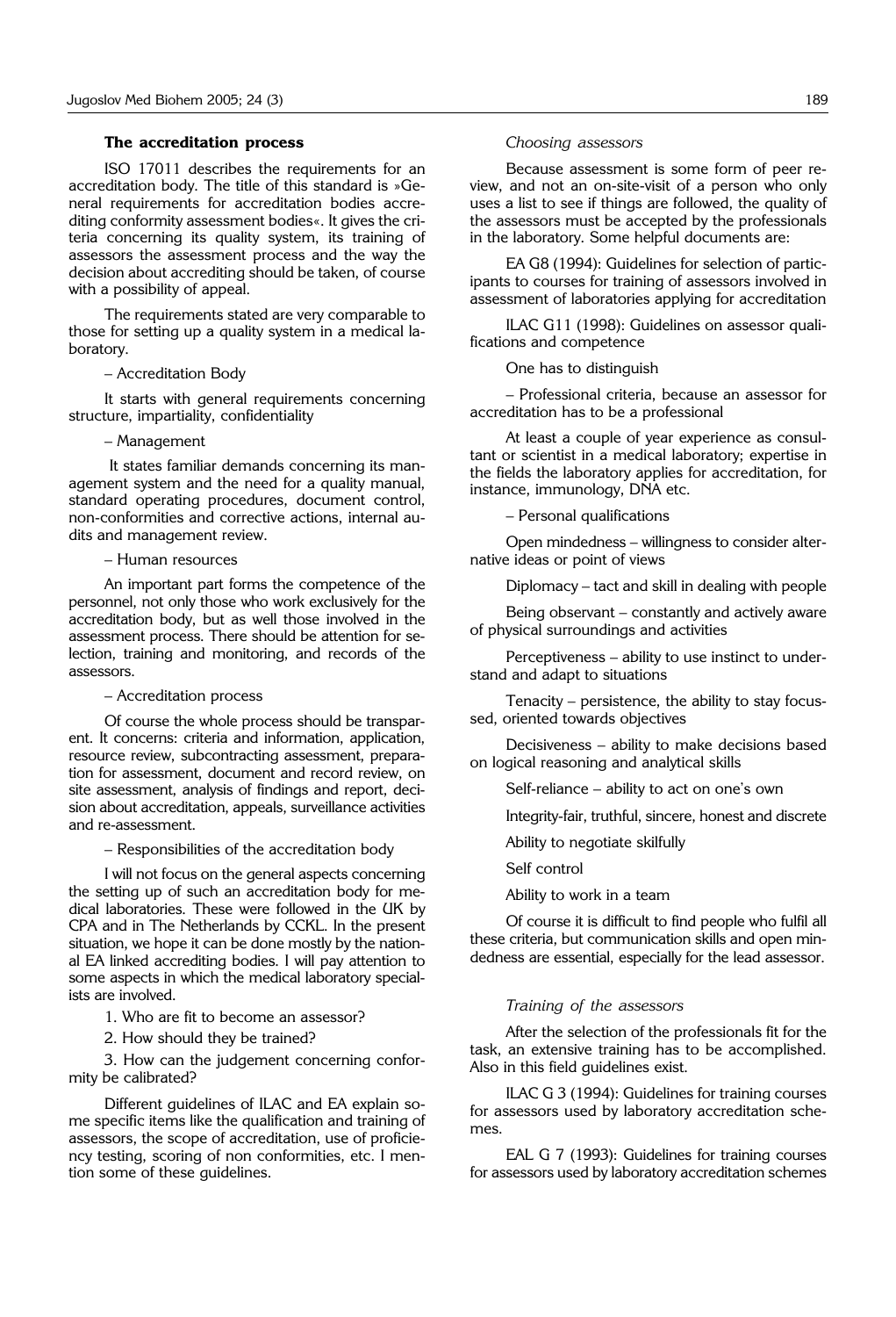EAL G 10 (1993): Programme for course for tutors for assessor training.

In these guidelines is indicated that 36-hour training is needed (4 days) in a group of 15 till 20 persons with 2 tutors. It should contain lectures, group discussions, and exercises.

In this course should be paid attention to:

- Common introduction about quality assurance and quality control
- Background of the accreditation scheme
- Knowledge of ISO 15189
- Quality system and quality manual
- Procedures for and performance of internal audits and reviews
- Calibration and traceability of measurements
- Proficiency testing and internal quality control schemes

Human aspects of assessment

- techniques for conducting the assessment
- questioning techniques
- gathering information in an objective, friendly and professional method

Administration and pre- assessment procedures

- Conduct of the assessment
- Reporting non-compliance's
- Exercises through cases

During this course the potential assessors are appraised concerning different aspects

- knowledge and understanding of the accreditation scheme
- ability to work as a member of a team
- ability to communicate and deal with human relations
- potential leadership (to act as a lead assessor in the future)

Apart from the original training, which has to be completed successful one has to act as an observer during one real assessment.

### *Calibration of the assessment process*

One of the main tasks of the accrediting body is to take care that the assessment process is comparable between the different laboratories they assess. This is mainly done by the director of this body, and he can use experts in the field. Uniformity should occur concerning the grading of the non conformities which certainly will be discovered by the assessors. Information concerning these aspects will be sent to all assessors. Another possibility is yearly conferences of the assessors and the discussion of cases.

Also in this field an ILAC guideline exists.

ILAC G20 (2002): Guidelines on grading of nonconformities.

This, of course, is in line with the way assessment is generally done.

They discern 3 grades

Grade 1: very serious indeed. The accreditation process is immediately suspended.

Grade 2: quite significant. Corrective action must be completed before accreditation is given or renewed. The corrections must be shown in writing or during a re visit.

Grade 3: minor. It does not affect the outcome or quality system at that moment. But if not repaired, the system can deteriorate. These items will be checked during the next re assessment visit.

Especially non-conformities, which are related to the technical activities and results, are considered as quite serious.

Instances of grade 1 are

- no professional staff present, because the former ones have left and not replaced by qualified ones
- cross contamination of samples is possible
- serious error in calibration is identified, but not acted on, whereas the reports are send out
- no action undertaken on consecutive outliers in proficiency testing, which are not related to a matrix problem in the proficiency samples.

Instances of grade 2 are

- one recent proficiency testing was an outlier and not yet acted, whereas this in normally done in that laboratory as indicated in documentation
- internal audit some months overdue
- the most recent management review is dot yet done
- not all technical personnel acquainted with the Westgard rules.

Instances of grade 3 are

- a photocopy of an obsolete SOP is found in a drawer
- a SOP which is not changed is not updated within the indicated time.

## **Questionnaire concerning accreditation of medical laboratories**

One of the main tasks of our Working Group is to accomplish some harmonisation of the practice of accreditation. The intention is to publish Essential Criteria concerning the process of choosing and training the assessors, and for the assessment process itself. The ILAC and EA guidelines are very helpful for this purpose.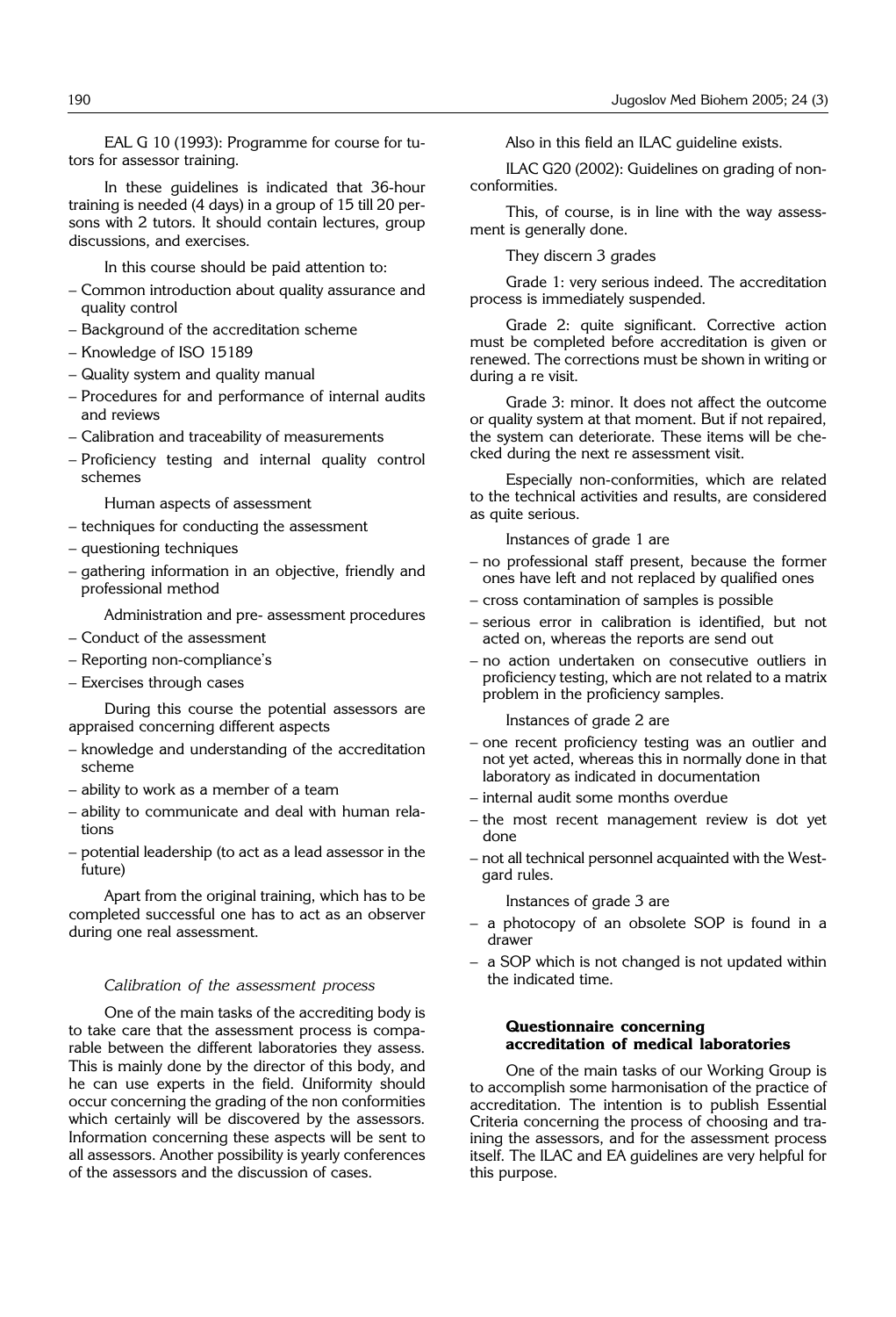Interesting as well is to know the present situation in Europe. For this purpose a questionnaire was send to all clinical chemical societies of the member states of the European Union.

The preliminary results, with answers of 13 countries from which 2 indicated they could not reply right now, are:

#### *Choice of standard*

For accreditation nearly all (10) countries use ISO 15189 and a smaller number (5) ISO 17025 as well.

#### *Selection of assessors*

The selection of assessors is either the task of the accreditation body (8) alone or in combination with the professional society (3).

Mostly the assessors are laboratory professionals with extensive (3–10) year's experience. For assessment of the quality system mostly laboratory professionals are used (9), but sometimes experts concerning quality systems (2). Attitudinal requirements are indicated in 6 cases, especially concerning communication skills.

#### *Training of the assessors*

The training is mostly done by an EA linked body (8), but sometimes by the professional organisations. Also in these instance ILAC G3 and EAL G7 are followed

The duration of the training is quite divers. From 2– 6 days, but in the majority (7) it is 4 or 5 days. It depends partly on the role these professionals play during the assessment process. For technical assessors it is shorter than for lead assessors. For updating the assessors in all instances information about specific items is provided (10) and in 6 cases there is a yearly update through a meeting as well.

#### *The assessment process*

Information is required before an on site visit takes place. At least a quality manual, but also proficiency testing, examples of audits and standard operating procedures. The number of assessors depends upon the size of the laboratory, the extensiveness of its testing repertoire and in one case the first assessment requires more people than re assessments.

The duration of the assessment visit is divers, from 1–3 days, but in the majority it takes 2 days, representing 4–9 days in man power.

The assessment is granted for  $1-1.5$  (2), 2 (2), 3 (2), 4 (4), or 5 (1) years.

In most of the cases per test, but a laboratory can also choose for flexible scope (3), which gives more liberty to make small changes. In some countries accreditation is granted for a broader scope, especially in those countries, where the process was initiated by the professional bodies.

In most cases where an accreditation was granted for more than 2 years a surveillance visit was organized every 1–1,5 year. Till now this is not done in UK, The Netherlands and Czech Republic. Grading of non-conformities is not clear yet

# *Number of accredited laboratories*

The % of laboratories which have been accredited is quite divers. In most countries is has just started. In France 90 laboratories are accredited, representing 2.5%, and in Belgium 22 laboratories representing 10%. Unfortunately the numbers for Sweden are not mentioned. In The Netherlands 122 laboratories from 14 disciplines are accredited representing 30.5%. In the UK a change takes place from laboratories accredited conforming the original CPA system (609) to the new CPA standards which are equivalent to ISO 15189 (101 at this moment), also from all types of disciplines just started.

# **Conclusion**

For the accreditation of medical laboratories the ISO 15189 is very well accepted. The percentage of laboratories which have been accredited is still rather low. Even when the accreditation of medical laboratories is done by EA linked accreditation bodies, quite diversity exists in the frequency of the assessment visits, in the frequency of the surveillance visits and in the duration of these assessment visits. The ISO 17011 allows such diversity. It states that the maximum interval between assessments is 5 years. To prevent de-arrangement of the system a surveillance process should be set up, and a surveillance visit could be part of it. In all cases the professional laboratory workers play a crucial role. This is of utmost importance, because only in this way competence can be judged. In Australia, where a system of cooperation between professionals and an accrediting body already exists for more than 15 years, and accreditation is granted for 3 years, the result for the quality of the medical laboratory system is judged as positive.

In the article of Ho (2) the importance of continuous improvement is indicated as well. Setting up a quality system in line with ISO 15189 is an expensive process and so is the accreditation. The higher the frequency of the assessment and surveillance visits, the higher are not only the costs, but also the difficulty of finding enough competent assessors. Accreditation should not be restricted to a few big laboratories, but form a mechanism to improve the quality of all medical laboratories, like proficiency testing does. For that reason the EC4 Working Group will focus on what they consider as Essential Criteria for assessors and assessment.